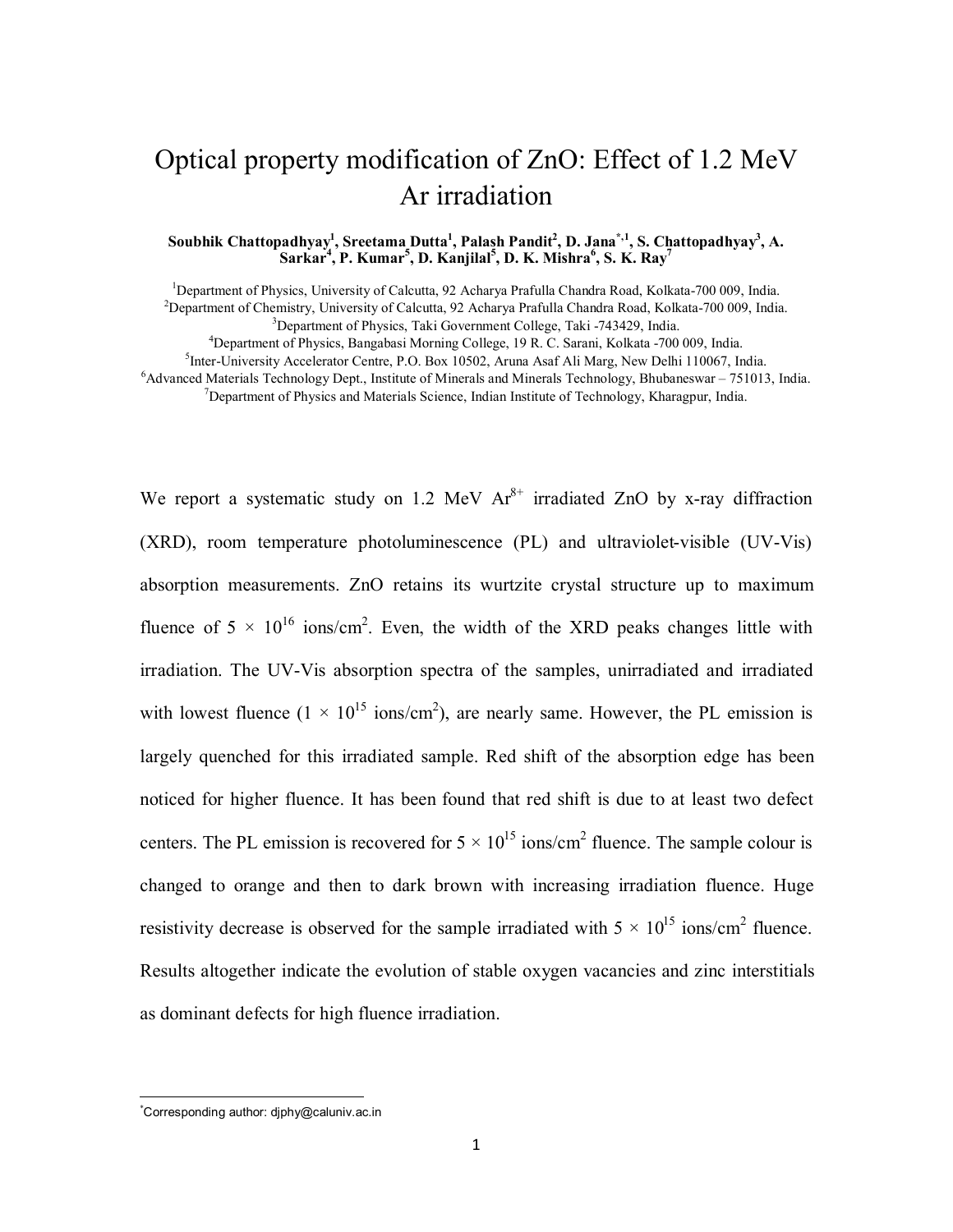#### **1. Introduction**

ZnO is a topic of intense research over the years due to some of its unique properties like wide band gap  $(\sim 3.4 \text{ eV})$ , large exciton binding energy ( $\sim 60 \text{ meV}$ ), high optical gain and short luminescence life time [1]. Such a material fits for efficient optoelectronic devices [2]. ZnO bears an extreme complex and tuneable defect structure [3]. Properties of ZnO can be tailored by suitable defect engineering. So, generation of defects, their characterization and understanding the defect property interrelations have become an important topic of research [4,5]. In this report, we present a systematic study on 1.2 MeV Ar ion irradiated ZnO. The concomitant changes have been investigated from x-ray diffraction (XRD), room temperature (RT) photoluminescence (PL) and UV-Visible (UV-Vis) absorption measurements. In the low fluence regime, zinc vacancies  $(Zn_V)$  have been found to be most abundant in the sample. The dominant presence of zinc interstitial  $(Zn_I)$  and oxygen vacancy  $(O_V)$  defects can be identified with high irradiation fluence  $(>10^{15} \text{ ions/cm}^2)$ .

# **2. Experimental outline**

As-supplied ZnO powder (99.99%) have been palletized, annealed in air at  $500^{\circ}$ C and cooled slowly (36  $^{\circ}$ C/h) [6]. Samples have been irradiated by 1.2 MeV Ar<sup>+8</sup> ion with  $1 \times 10^{15}$ ,  $5 \times 10^{15}$  and  $5 \times 10^{16}$  ions/cm<sup>2</sup> fluence. Microstrain in the samples has been estimated from broadened XRD peaks (recorded in Philips PW 1830 powder diffractometer) constructing Williamson-Hall (W-H) plots [7]. PL measurement has been done with He-Cd laser source (325 nm excitation with power 45 mW). The absorption coefficient,  $\alpha(\lambda)$  has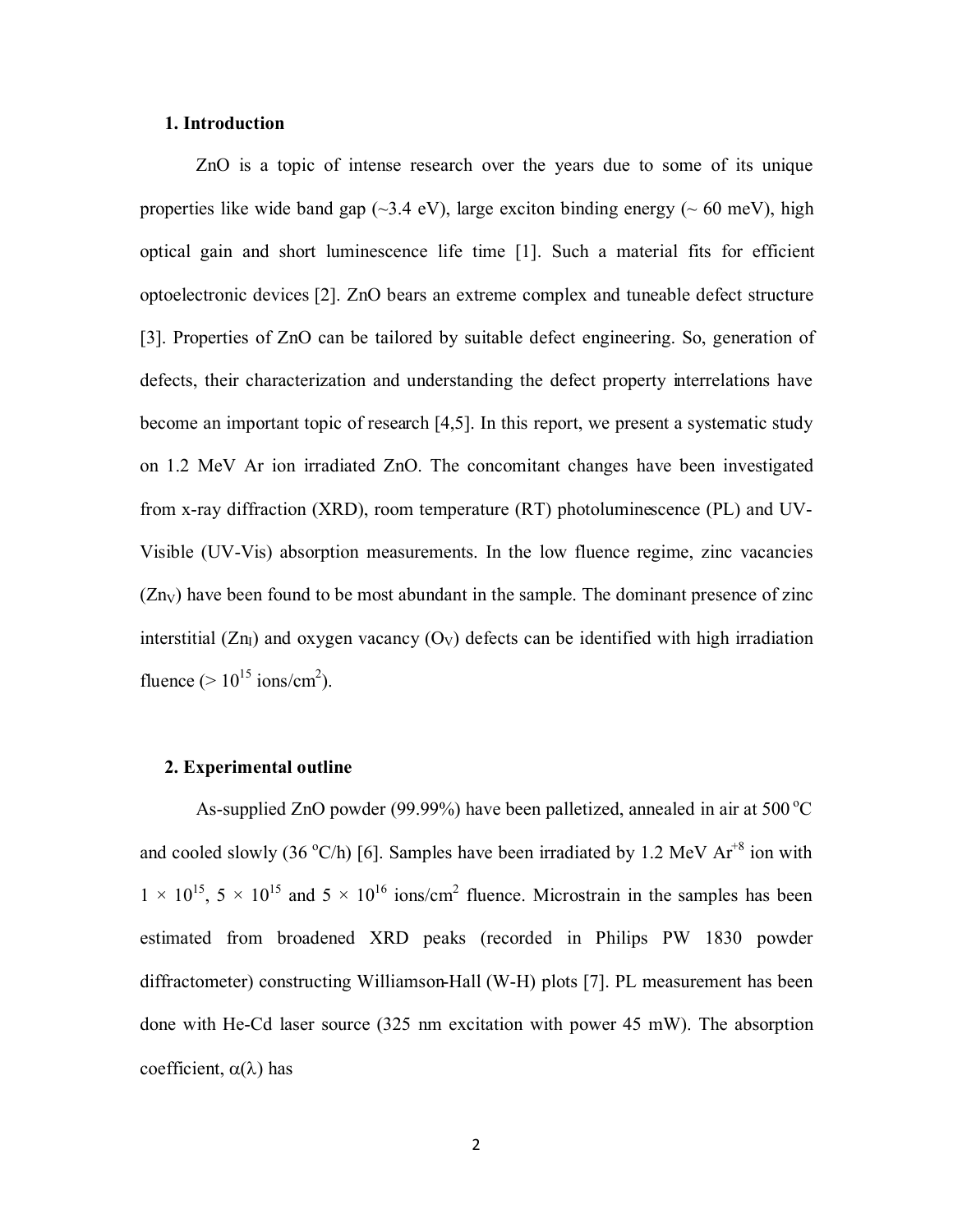been evaluated from extinction coefficient,  $k(\lambda)$  (measured in Hitachi U-3501 spectrophotometer), using relation  $\alpha(\lambda) = 4\pi k(\lambda)/\lambda$ ,  $\lambda$  is wavelength of the absorbed photon [3].

## **3. Results and Discussion**

The range of 1.2 MeV Ar ions in ZnO has been calculated ( $\sim 1$   $\Box$ m) using SRIM code [8]. In first 100 nm (from where PL signal comes) electronic energy loss by ionization is very high. Nuclear energy loss dominates in last 200 nm of the trajectory.



**Figure 1** XRD spectra of the ZnO samples. Inset shows the enlarged view of 101 XRD peak regions.

Possible generation, recovery and re-organization of defects have been discussed in detail in ref. 6. Figure 1 shows the XRD pattern of the samples. It is clear that ZnO remains crystalline even with  $5 \times 10^{16}$  ions/cm<sup>2</sup> fluence. Little change of peak widths and positions with irradiation has been noticed, reflecting possible change of micro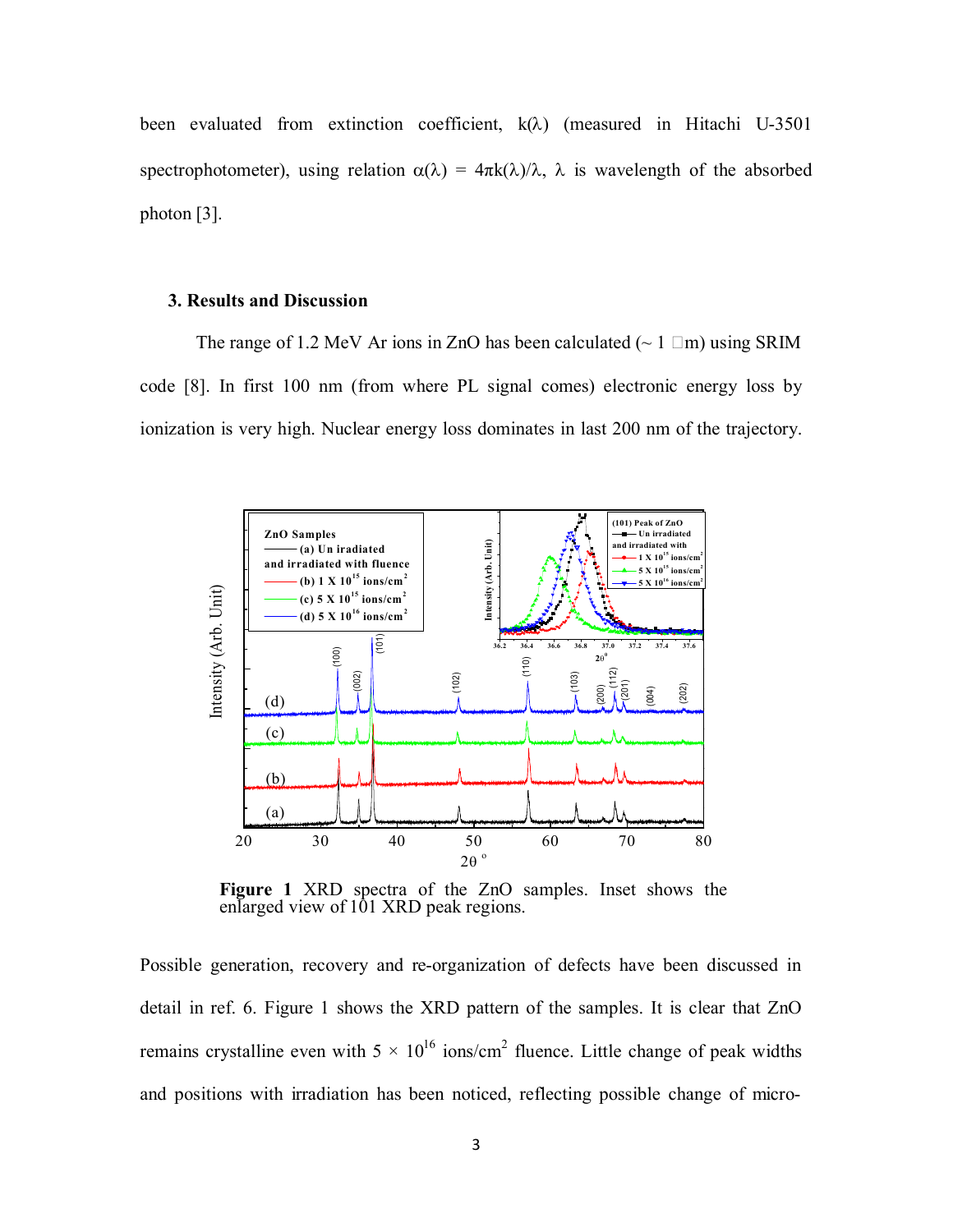strain in ZnO lattice. Construction of W-H plots is shown in figure 2. The value of strain changes from  $\sim 2.86 \times 10^3$  (no fluence) to  $\sim 3.88 \times 10^3$  (highest fluence). The interesting observation is that for fluence  $5 \times 10^{15}$  ions/cm<sup>2</sup>, the W-H plot of the sample is highly scattered and no fitting is possible. This is an evidence of anisotropic strain in the lattice. Possibly,  $O<sub>VS</sub>$  (or complexes) are responsible for such anisotropic strain in ZnO [3]. Homogenization of disorder as well as its saturation is more likely [9,10] in the sample irradiated with highest fluence. In this case, the induced micro-strain almost similar in all crystal directions giving a linear W-H plot.

The evolution of defects with irradiation is more prominent in the absorption



**Figure 2** W-H plots of the ZnO samples.

spectrum of the samples. The maximum absorption is decreased with increasing fluence (Figure 3(a)). Enhanced absorption in defect states and increased microstrain mainly contribute to the reduction of band gap absorption. For irradiation with highest fluence, the value of  $\alpha$  is lowest in the whole spectral range (with huge reduction of maximum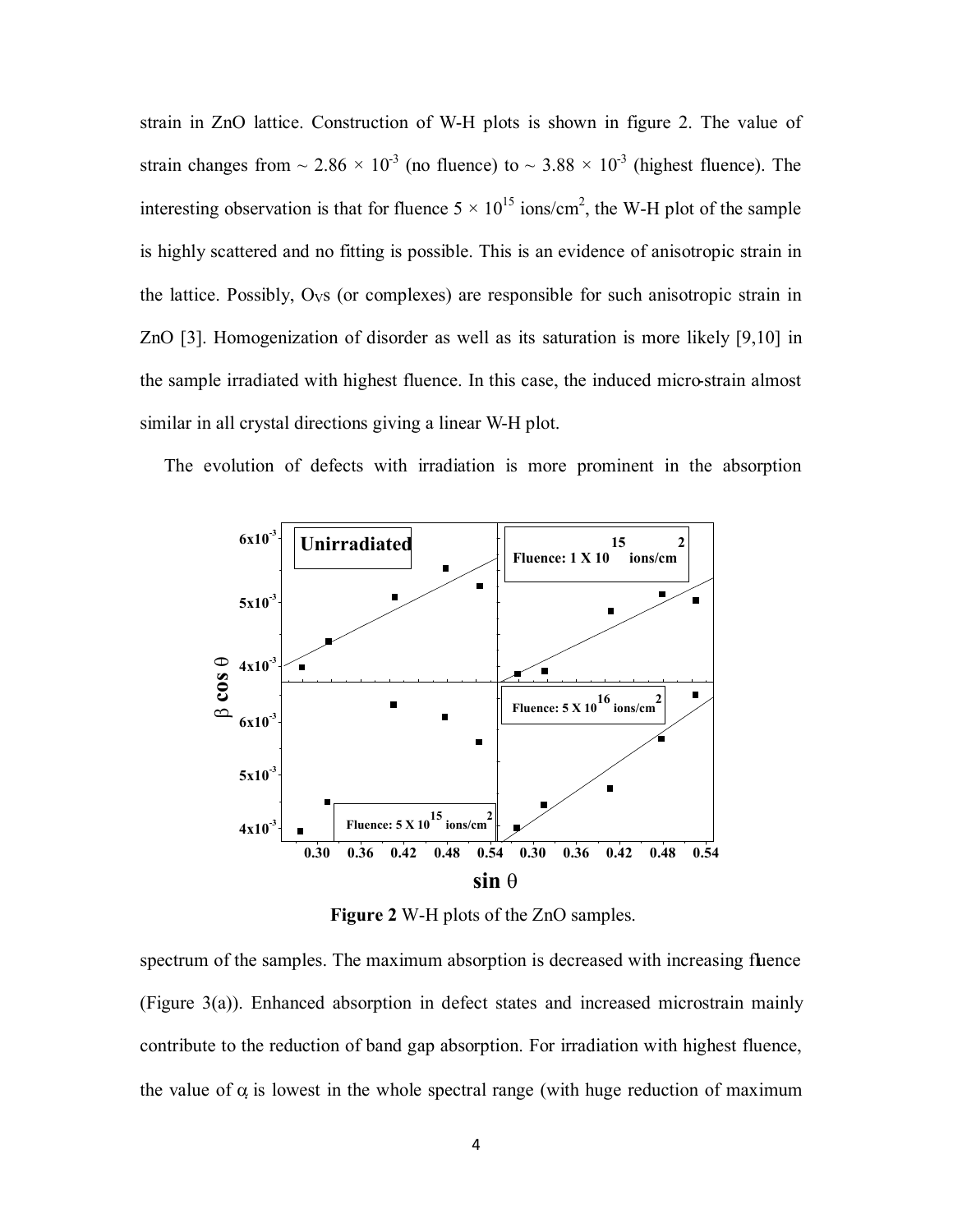absorption). To note, the value of the incorporated microstrain is highest for this sample. Moreover, free carrier absorption in the infrared region may also reduce the



**(b)** Comparison of the experimental and fitted spectra.

lowest fluence show nearly similar absorption edges  $(\sim 3.22 \text{eV})$ . The samples irradiated with higher fluence (5  $\times$  10<sup>15</sup> and 5  $\times$  10<sup>16</sup> ions/cm<sup>2</sup>) show a red shift of this edge ( $\sim$ 3.19 eV) with pronounced band tailing. Kappers et al. have reported [11] huge shift of absorption edge due to annealing of ZnO in Zn vapor. They have shown that such a shift can be understood as the evolution of a Gaussian shaped absorption band at 3.03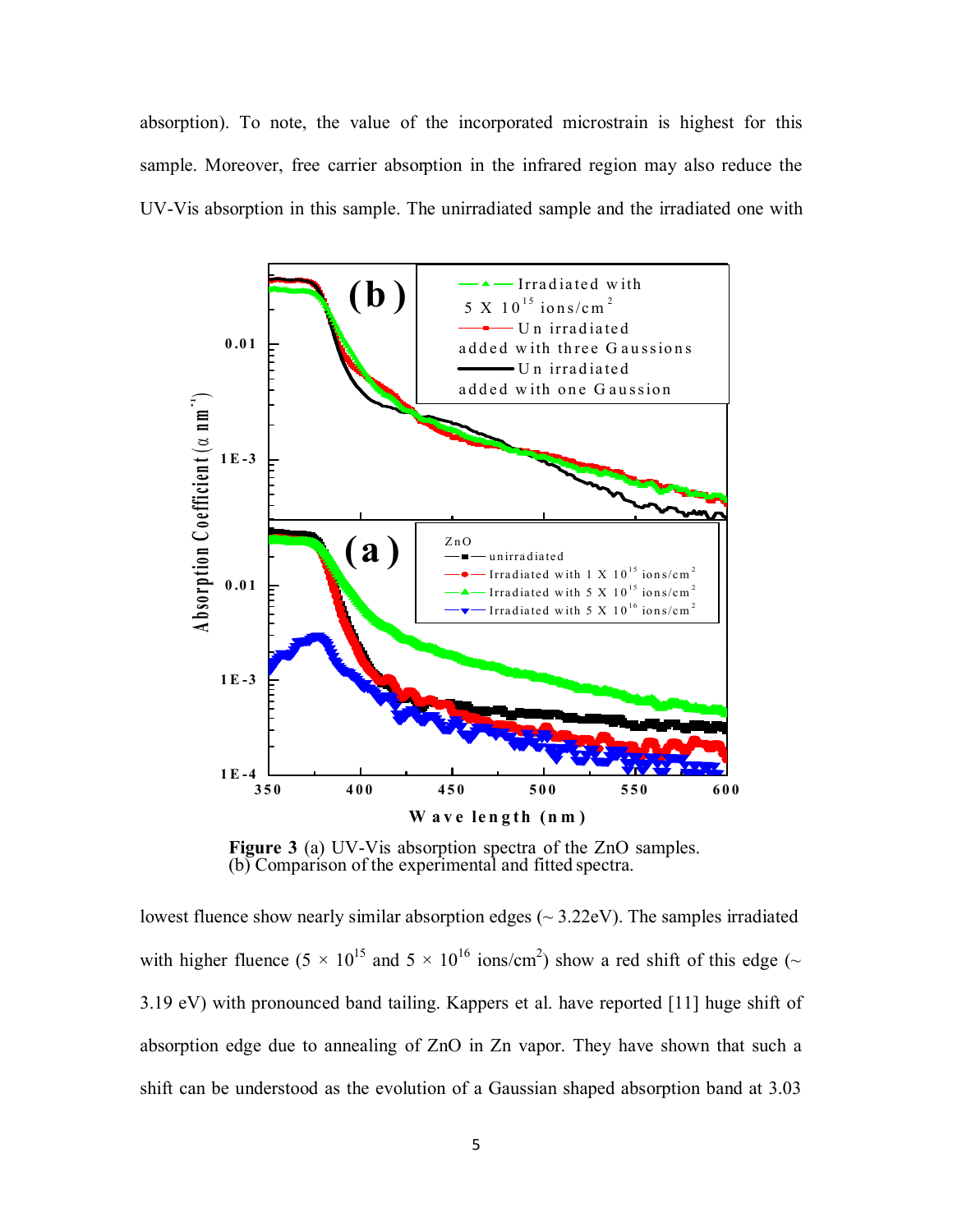eV (FWHM  $\sim$  0.8 eV) and assigned this band of ZnO with the O<sub>VS</sub>. We have also observed [3] lowering of band edge and increase of sub-band edge absorption (band tailing) in annealed nano-ZnO. Occurrence of band tailing does not correlate with positron spectroscopic [3] results, which are sensitive to  $Zn<sub>V</sub>$ s. In this study, the spectrum for the un-irradiated sample nearly traces (Fig. 3(b)) that of the irradiated one  $(5 \times 10^{15} \text{ ions/cm}^2)$  when we add three Gaussian bands at 3.10 eV (FWHM  $\sim 0.47$  eV), at 2.89 eV (FWHM  $\sim$  0.73 eV) and at 2.48 eV (FWHM  $\sim$  0.76 eV). Adding one Gaussian (at 3.03 eV, like Ref. 11) with unirradiated spectrum, result much worse agreement with experimental spectrum of irradiated sample (Fig. 3(b)). So, it can be inferred that at-least three defect centers have been generated due to high fluence irradiation. Defect states close to the band edges (3.10 and 2.89 eV) are responsible for the reduced absorption edge.

PL measurements show (Fig. 4) quenching of luminescence with initial irradiation. This is, most probably, due to generation of  $Zn<sub>VS</sub>$ , which act as non-radiative defects centers in ZnO [12]. At such fluence ( $\sim 10^{15}$  ions/cm<sup>2</sup>), isolated Zn<sub>V</sub>s have been observed in 2 MeV O irradiated ZnO [10]. Separation of generated defects is lower at higher fluence and dynamic recovery of  $Zn<sub>V</sub>$ s becomes more favorable [10]. So, other defects such as  $Zn<sub>I</sub>$ ,  $O<sub>V</sub>$  and antisite defects become dominant. Such defects are luminescent centers in ZnO [4] and luminescence is increased in the whole spectral range [6]. It is also possible that at RT the UV peak  $(\sim 3.27 \text{ eV})$  is an admixture of both free exciton and defect related transitions [6]. In such case, recovery of the UV peak with enhanced disorder may be possible. Finally, the PL yield from ZnO depends on several competitive factors like probability of radiative and non-radiative transitions, nature and abundance of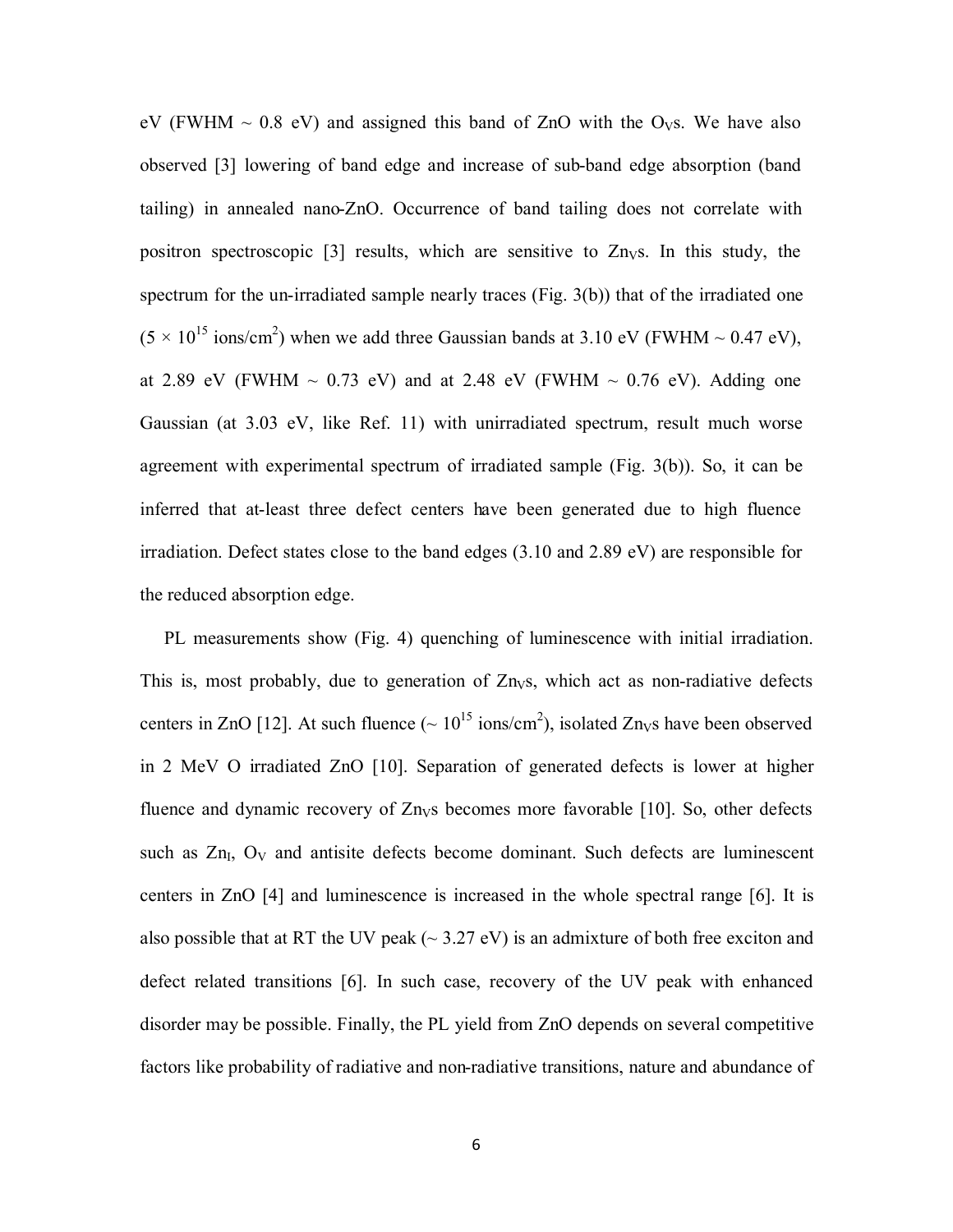defects, lattice constants and strain etc.. Similar to our results, non-monotonic dependence of PL yield with increasing irradiation fluence has also been observed earlier [13]. However, it is an interesting issue that should be investigated with greater detail.

Besides the UV peak, presence of three other emission peaks  $\sim 3.17$  eV,  $\sim 2.80$  eV and  $\sim$  2.43 eV (close to the absorption bands) can also be identified (Fig. 4). High fluence irradiation causes an increase of the relative weights these peaks compared to the UV peak. PL peaks  $\sim$  2.9 eV and  $\sim$  3.15 eV are generally attributed to Zn related defects [14,15]. Also, it has been predicted that energy state of photo-excited  $O<sub>V</sub>$ s in ZnO may lie



**Figure 4** RT PL spectra of the ZnO samples.

close to the conduction band minimum [16]. In general,  $Zn<sub>l</sub>$ s are mobile in  $ZnO$  [4]. But, in presence of  $O_V$ , they may become stable as theorized recently [5]. Stable co-existence of  $Zn<sub>I</sub>$  and  $O<sub>V</sub>$  defects have also been identified experimentally in annealed  $ZnO$  based ceramics [17]. It has been shown [6,18] that luminescence peak  $\sim$  2.4 eV in ZnO is from  $O_V$  defects. Here, we find the peaks at 2.80 and 3.17 eV are also  $Zn<sub>I</sub>$  and  $O_V$  related.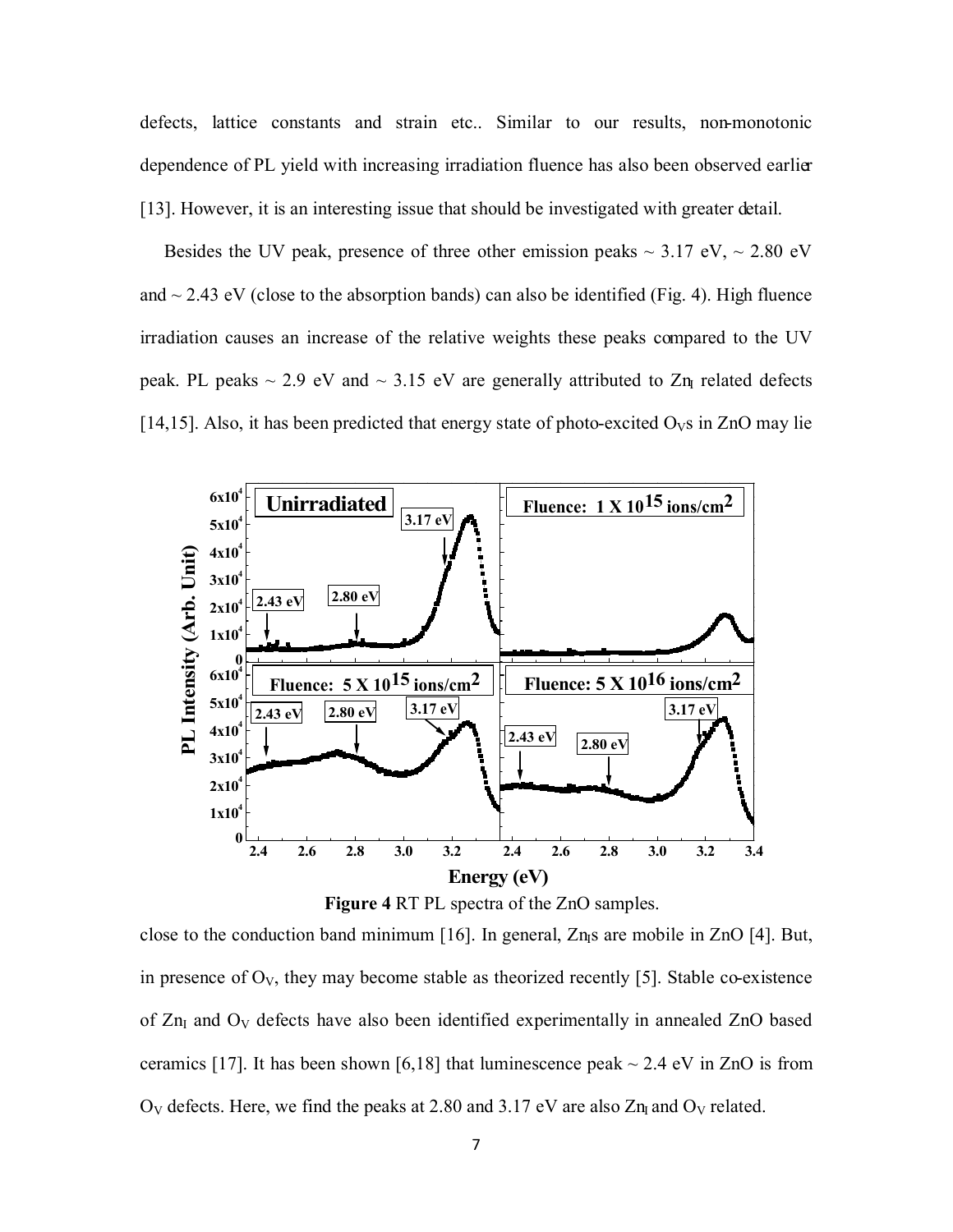The colour of the samples changes from white to dark reddish brown and resistivity is lowered drastically due to  $5 \times 10^{15}$  ions/cm<sup>2</sup> fluence [6]. Large reduction of resistivity near the subsurface region has been accounted for Zn-O divacancy clusters with abundant  $O<sub>V</sub>$ s in the N implanted ZnO [18]. Present study confirms the presence of Zn<sub>I</sub> and  $O<sub>V</sub>$ s in ZnO irradiated with high fluence of Ar ion. We attribute the simultaneous coloration and lowering of resistivity is due to mutually stabilized  $O_V \bar{Z} n_I$  defect pairs.

## **4. Conclusion**

Important understanding regarding the evolution of different defect species in ZnO due to low/medium energy ion irradiation is discussed here. From the red shift of optical absorption edge, generation of at-least two defect centers can be identified. This contention is being supported by XRD and PL results. At high irradiation fluence, most abundant stable defects are  $Zn<sub>I</sub>$  and  $O<sub>V</sub>$ .

#### **Acknowledgements**

Financial help from DST-FIST, Govt. of India is acknowledged. Soubhik Chattopadhyay is grateful to Govt. of West Bengal for providing Research Fellowship**.**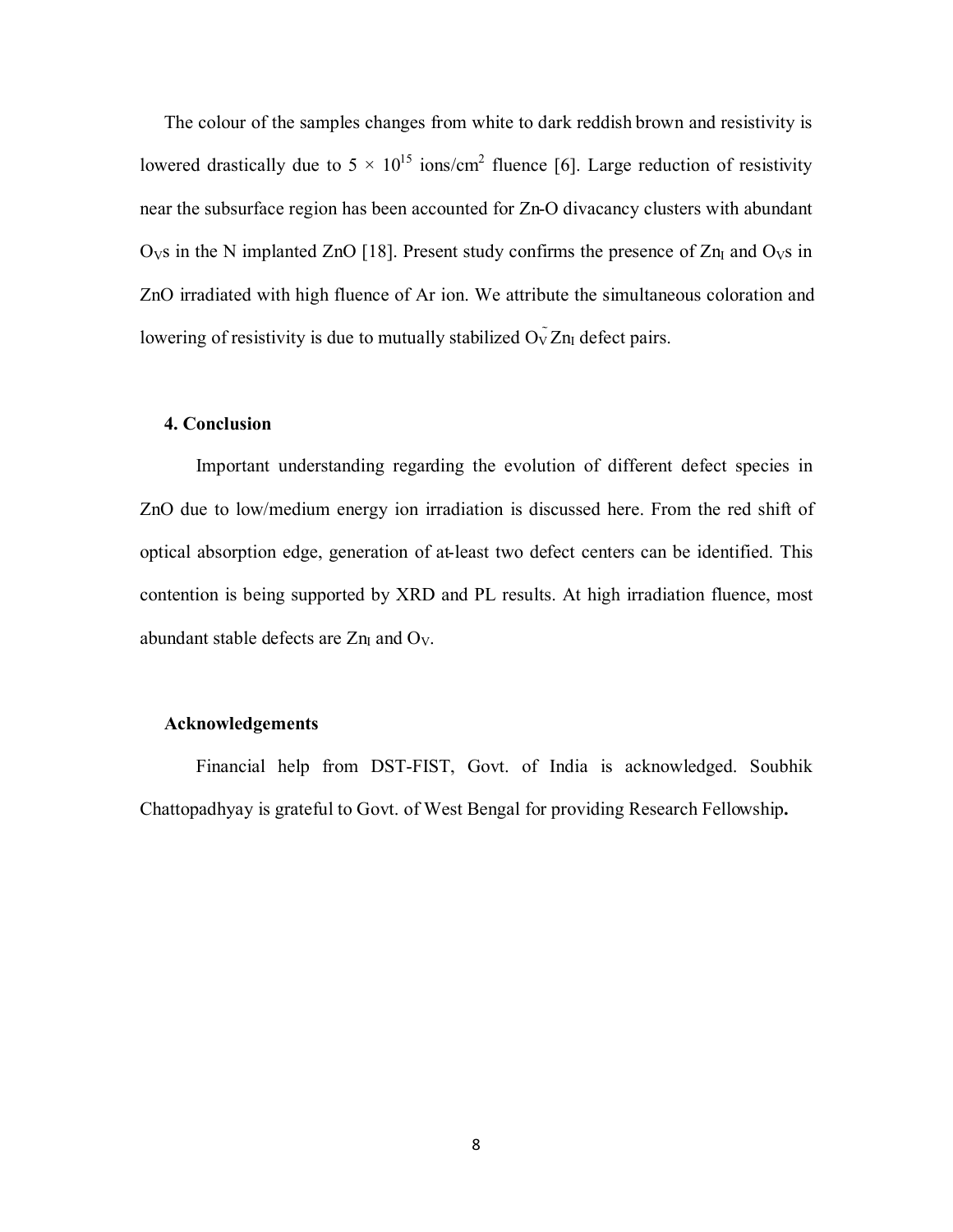## **References**

- [1] C. Klingshirn, J. Fallert, H. Zhou, J. Sartor, C. Thiele, F. Maier-Flaig, D. Schneider, H. Kalt, Phys. Stat. Sol (b) **247**, 1424 (2010).
- [2] S.J. Pearton, D.P. Norton, K. Ip, Y.W. Heo, T. Steiner, Prog. Mater. Sci. **50**, 293 (2005).
- [3] S. Dutta, S. Chattopadhyay, A. Sarkar, M. Chakrabarti, D. Sanyal, and D. Jana, Prog. Mat. Sci. **54**, 89 (2009).
- [4] A. Janotti and C.G. Van de Walle, Phys Rev B **76**, 165202 (2007)
- [5] Y. –S. Kim, and C. H. Park, Phys. Rev. Lett. **102,** 086403 (2009).
- [6] S. Chattopadhyay, S. Dutta, D. Jana, S. Chattopadhyay, A. Sarkar, P. Kumar, D. Kanjilal, D. K. Mishra and S. K. Ray, J. Appl. Phys, **107**, 113516 (2010) and references therein.
- [7] G. K. Williamson and W. H. Hall, Acta Metall. **1,** 22 (1953)
- [8] J.F. Ziegler, J.P. Biersack, U. Littmerk, Stopping Power and Ranges of Ion in Matter, Pergamon Press, New York, 1985.
- [9] E. Wendler, O. Bilani, K. Gärtner, W. Wesch, M. Hayes, F. D. Auret, K. Lorenz, and E. Alves, Nucl. Instrum. and Meth. B **267**, 2708 (2009).
- [10] A. Zubiaga, F. Tuomisto, V.A. Coleman, H.H. Tan, C. Jagadish, K. Koike, S. Sasa, M. Inoue and M. Yano, Phys. Rev. B **78**, (2008) 035125.
- [11] L.A. Kappers, O.R. Gilliam, S.M. Evans, L. E. Halliburton and N. C. Giles, Nucl. Instrum. and Meth. B **266**, 2953 (2008).
- [12] T. Koida, A. Uedono, A. Tsukazaki, T. Sota, M. Kawasaki, and S.F. Chichibu, Phys. Stat. Sol. (a) **201**, 2841 (2004).